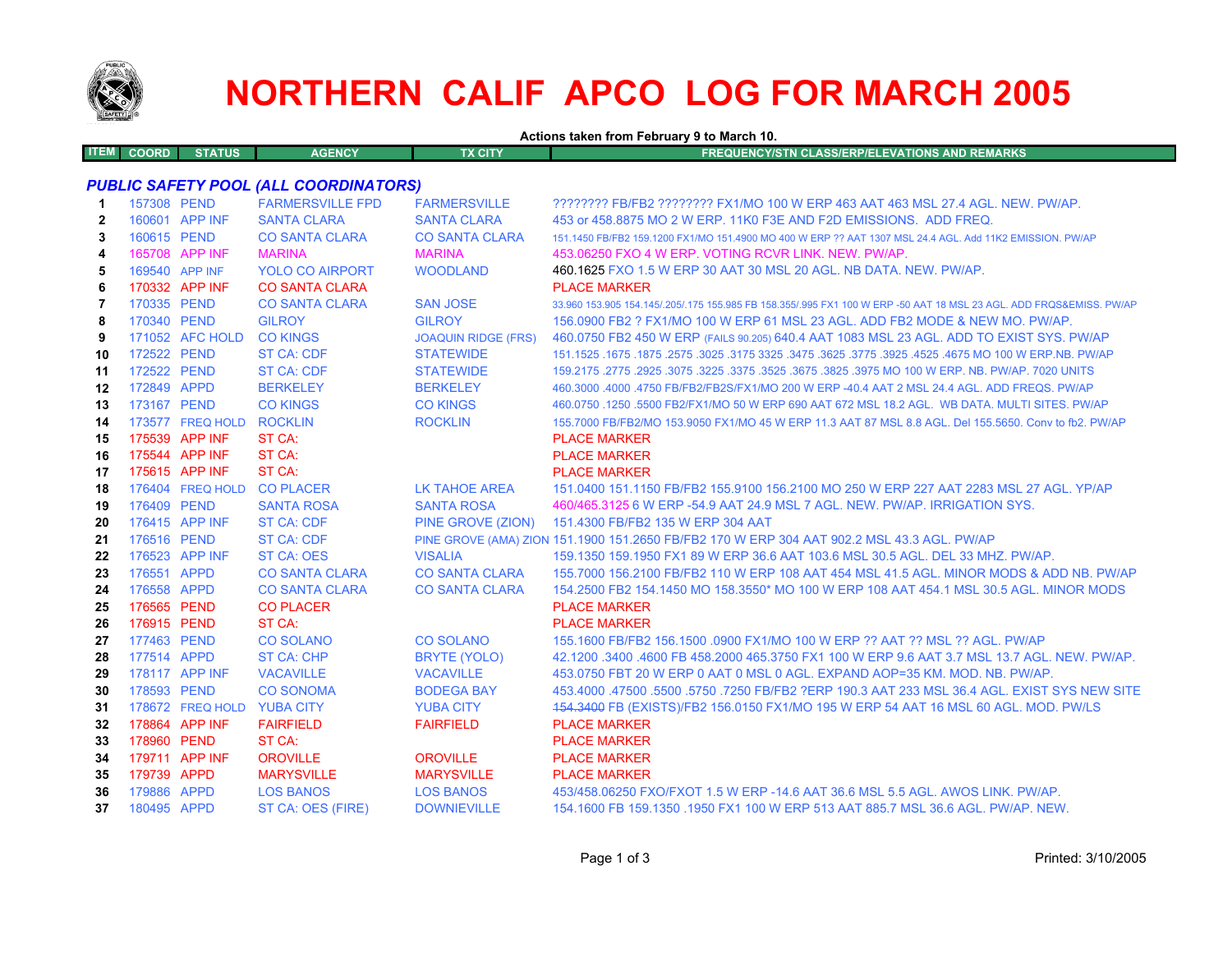#### **Actions taken from February 9 to March 10.**

| <b>ITEM</b> | <b>COORD</b>     | <b>STATUS</b>                     | <b>AGENCY</b>                            | <b>TX CITY</b>                            | <b>FREQUENCY/STN CLASS/ERP/ELEVATIONS AND REMARKS</b>                                                                                                             |
|-------------|------------------|-----------------------------------|------------------------------------------|-------------------------------------------|-------------------------------------------------------------------------------------------------------------------------------------------------------------------|
| 38          | 180496 APPD      |                                   | ST CA: OES (FIRE)                        |                                           | COLUMBIA (TELEGPH) 154.2200 FB 154.1600 FB/FB2 407 W ERP 432 AAT 1139 MSL 24 AGL. MOD/ADD FREQ. PW/AP                                                             |
| 39          | 180558 PEND      |                                   | <b>SANTA CLARA</b>                       | <b>SANTA CLARA</b>                        | 153.9650 FB/MO 159.1800 FB/MO 75 W ERP -21.5 AAT 17 MSL 21 AGL. PW/AP. RESTORAL/ADD FREQ.                                                                         |
| 40          | 180574 APPD      |                                   | <b>CONEVADA</b>                          | <b>GRASS VALLEY</b>                       | 154.0550 FB/FB2 158.7300 MO 20 W ERP 9.3 AAT 770 MSL 29 AGL. ADD JAIL CHNL TO EXIST. PW/AP                                                                        |
| 41          |                  | 180609 APP INF                    | <b>CO HUMBOLDT</b>                       | HORSE/PIERCE/PRATT                        | 460.3500 .4250 .5250 FB2/MO 150 W ERP 770 AAT 14.6 AGL. NEW. PW/AP. MED COMM                                                                                      |
| 42          |                  | 180609 APP INF                    | <b>CO HUMBOLDT</b>                       | HORSE/PIERCE/PRATT                        | INTERSITE LINKS FOR ABOVE. 453.???? OR 90.261. NEW. PW/AP                                                                                                         |
| 43          | 180697 PEND      |                                   | <b>CO MONTEREY</b>                       | <b>WATSONVILLE</b>                        | 154.3700 FB/FB2 240 W ERP 24.7 AAT 141.1 MSL 15.2 AGL, RELOCATE EXISTING, PW/AP.                                                                                  |
| 44          | 180698 APPD      |                                   | <b>CO MONTEREY</b>                       | <b>MONTEREY</b>                           | 155,8050 FB/FB2/MO 153,9200 MO 125 W ERP -47.1 AAT 77.7 MSL 6 AGL, RELOCATE, PW/AP                                                                                |
| 45          | 180788 PEND      |                                   | <b>CO AMADOR</b>                         | PINE GROVE (ZION)                         | 159.1050 FB/FB2 200 W ERP 304.2 AAT 902 MSL 43 AGL. ADD SITE. PW/AP.                                                                                              |
| 46          | 180823 APPD      |                                   | <b>CO SANTA CLARA</b>                    | <b>LOS ALTOS</b>                          | 159.1200 FX1 160 W ERP -99.2 AAT 25.7 MSL 7.3 AGL. RELOCATE. ADD NB. PW/AP.                                                                                       |
| 47          | 180885 APPD      |                                   | <b>ST CA: CDF</b>                        | <b>SUSANVILLE</b>                         | 159.4050 FX1 100 W ERP -247 AAT 1280 MSL 18 AGL. NEW. PW/AP.                                                                                                      |
| 48          | 181006 APPD      |                                   | <b>GILROY</b>                            | <b>GILROY</b>                             | 37.0800 FB/MO 60 W ERP -105.8 AAT 61 MSL 18 AGL. RESTORE. PW/AP.                                                                                                  |
| 49          | 181043 APPD      |                                   | <b>CO STANISLAUS</b>                     | <b>CO STANISLAUS</b>                      | 153.8750 154.0550 155.0100 MO 100 W WB. PW/IMSA. NEW.                                                                                                             |
| 50          | 181044 APPD      |                                   | <b>CO STANISLAUS</b>                     | PATTERSON (OSO)                           | 151.0100 155.0850 FB2 225 W ERP 584.2 AAT 981 MSL 30 AGL. NEW. PW/IMSA                                                                                            |
| 51          |                  | 181073 DENIED                     | <b>ROSEVILLE CEM DIST</b>                | <b>ROSEVILLE</b>                          | 460/465.5125 MO 2 W ERP. PW/AASHTO                                                                                                                                |
| 52          | 181113 APPD      |                                   | <b>RED BLUFF</b>                         | <b>RED BLUFF</b>                          | 458.9375 FXOT 20 W ERP. MOD EXISTING. PW/UTC.                                                                                                                     |
| 53          | 181114 APPD      |                                   | <b>CO CALAVERAS</b>                      | <b>CO CALAVERAS</b>                       | 453.2500 FB/FB2/FX1/MO 150 W ERP ?? AAT 855 MSL 32 AGL. NEW. PW/AP.                                                                                               |
| 54          | 181192 APPD      |                                   | <b>RED BLUFF</b>                         | <b>RED BLUFF</b>                          | 156.1200 FB/MO 110 W ERP -24 AAT 91 MSL 22 AGL. PW/AASHTO.                                                                                                        |
| 55          | 181407 APPD      |                                   | ST CA: OES                               | <b>YUBA CITY</b>                          | 159.1950 FX1 100 W ERP 4.9 AAT 16.8 MSL 9.8 AGL. NEW. STATE FIRE SYS. PW/AP                                                                                       |
| 56          |                  | 181625 DENIED                     | KINGS RIVER CONSV DIST FRESNO            |                                           | 453.2500 6000 FBT 35 W ERP. GPS/RTK. PW/AASHTO.                                                                                                                   |
| 57          | 181774 APPD      |                                   | <b>ST CA: OES</b>                        | <b>STOCKTON</b>                           | 154.2200 FB 159.1350 .1950 FX1 100 W ERP 56.1 AAT 0.9 MSL 59.4 AGL. NEW. PW/AP. OES FIRE SYS.                                                                     |
| 58          | 181804 APPD      |                                   | LETTERMAN DIGITAL ARTS CEN SAN FRANCISCO |                                           | 453.01250 FB2/MO/FX1 274 W ERP 11.7 AAT 9.5 MSL 13.7 AGL. EXISTS. MOD. NB. YP/ITA                                                                                 |
| 59          |                  | 181842 APP INF                    | <b>ST CA: P&amp;R</b>                    | <b>SO LK TAHOE</b>                        | 453.96250 FXO 4 W ERP. NB. SCADA SYS. NEW. PW/AP.                                                                                                                 |
| 60          | 181879 APPD      |                                   | <b>HANFORD</b>                           | <b>HANFORD</b>                            | 453.6750 FB/FB2/FX1/MO 266 W ERP ??AAT 75 MSL 24 AGL. DEL 460.5750. MOD. PW/AASHTO                                                                                |
| 61          | 181910 APPD      |                                   | <b>CRESCENT FPD</b>                      | <b>CRESCENT CITY</b>                      | 151,1000 FB2/MO 159,0600 FX1/MO 160 W ERP -36 AAT 9.1 MSL 29.5 AGL, MOD/ADD FREQ, PW/IMSA                                                                         |
|             |                  |                                   |                                          |                                           |                                                                                                                                                                   |
|             | 470-512 MHz POOL |                                   |                                          |                                           |                                                                                                                                                                   |
| 62<br>63    |                  | nov 02 app pend<br>178864 APP INF | st ca: oes<br><b>FAIRFIELD</b>           | bay area (coord chnl)<br><b>FAIRFIELD</b> | ???.???? Fb/fb2/fx1/mo ?? W erp ?? Aat ??msl ??agl. Bay inter-agency intercom.<br>???.???? FB 484.8250 485.3125 MO 45 W ERP ?? AAT 64.6 MSL 15.2 AGL, PW/AP, NEW. |
| 64          | 180917 PEND      |                                   | <b>BRISBANE</b>                          | <b>BRISBANE</b>                           | 000.0000 FB2/FX1/MO 35 W ERP -16.7 AAT 61 MSL 8 AGL. NEW.                                                                                                         |
|             |                  |                                   |                                          |                                           |                                                                                                                                                                   |
|             |                  |                                   | 800 MHz PUBLIC SAFETY (GP, YP, GF, YF)   |                                           |                                                                                                                                                                   |
| 65          | Dec 04 APPD      |                                   | <b>CO CONTRA COSTA</b>                   | <b>CO CONTRA COSTA</b>                    | 868.41250 INCR MO COUNT ONLY. GF/AP                                                                                                                               |
| 66          |                  | 156156 APP INF                    | <b>CHABOT-LOS POSADAS</b>                | HAYWARD                                   | ???.???? FB2/MO 65 W ERP ?? AAT 12.1 MSL 10.5 AGL. NEW GP/AP.                                                                                                     |
| 67          |                  | 176408 FREQ HLD                   | ST CA: P&R                               | PINE GROVE (ZION)                         | 856.7375 858.7625 FB/FB2/FX1/MO 184 W ERP 282.9 AAT 902 MSL 43.3 AGL. ADD 2N CHNL MINOR MODS. GP/AP                                                               |
| 68          |                  | 178312 APP INF                    | <b>CO SACRAMENTO</b>                     | <b>CO SACRAMENTO</b>                      | 856,46250 .76250 857,78750 858,21250 860,48750 FB/FB2/MO 450 W ERP 109 AAT 252 MSL 472 AGL, MODS, F1D, GP/AP                                                      |
| 69          |                  | 178316 APP INF                    | <b>CO SACRAMENTO</b>                     | <b>CO SACRAMENTO</b>                      | 856.46250 857.48750 859.21250 FB/MO 220 W ERP 41 AAT 79 MSL 47 AGL. MODS. F1D. GP/AP                                                                              |
| 70          |                  | 178318 APP INF                    | <b>CO SACRAMENTO</b>                     | <b>CO SACRAMENTO</b>                      | 857.43750 FB/MO 200 W ERP 32 AAT 54 MSL 30.5 AGL. MODS. F1D. GP/AP                                                                                                |
| 71          |                  | 178522 APP INF                    | <b>CO SACRAMENTO</b>                     | <b>CO SAC&amp;ROSEVILLE</b>               | 858/859.21250 FB/MO 200 W ERP V AAT 90.2 MSL 55 AGL, ADD SITES, GP/AP.                                                                                            |
| 72          | 179923 APPD      |                                   | <b>ST CA: DOT</b>                        |                                           | OAKHURST (DWOOD) 857 & 859.7350 FB/FB2/FX1 80 W ERP 575.5 AAT 1383.8 MSL 30.5 AGL. MOD EXIXT. GP/AP.                                                              |
| 73          |                  | 180044 APP INF                    | <b>CO NAPA</b>                           | <b>BERRYESSA PK</b>                       | 856.96250 FB 280 W ERP 647.2 AAT 932 MSL 6.1 AGL. ADD TO EXIST. GP/AP. MOB DATA.                                                                                  |
| 74          | 180559 PEND      |                                   | <b>CO CONTRA COSTA</b>                   |                                           | RICHMOND/HERCULE: 859.46250 FB/MO 250 W ERP 148 AAT 204 MSL 15 AGL. NEW. GP/AP.                                                                                   |
| 75          | 180569 APPD      |                                   | <b>BAY AREA RAPID TD</b>                 | <b>BAY AREA</b>                           | INCREASE MO COUNT. YF. MOD.                                                                                                                                       |
| 76          | 180735 APPD      |                                   | <b>BD RGNTS UC</b>                       |                                           | DAVIS/SACRAMENTO 866.4875.9875 867.4875.7125.9875 868.4875.6000 FB/FB2/FX1/MO 118 W ERP 47.6 AAT 18.3 MSL 50.9 AGL. YF NEW                                        |
| 77          | 180884 APPD      |                                   | ST CA: P&R                               | PATTERSON (OSO)                           | 859.98750 FB/FB2/FX1 50 W ERP 760 AAT 1172.6 MSL 29 AGL. ADD FREQ. GP/AP.                                                                                         |